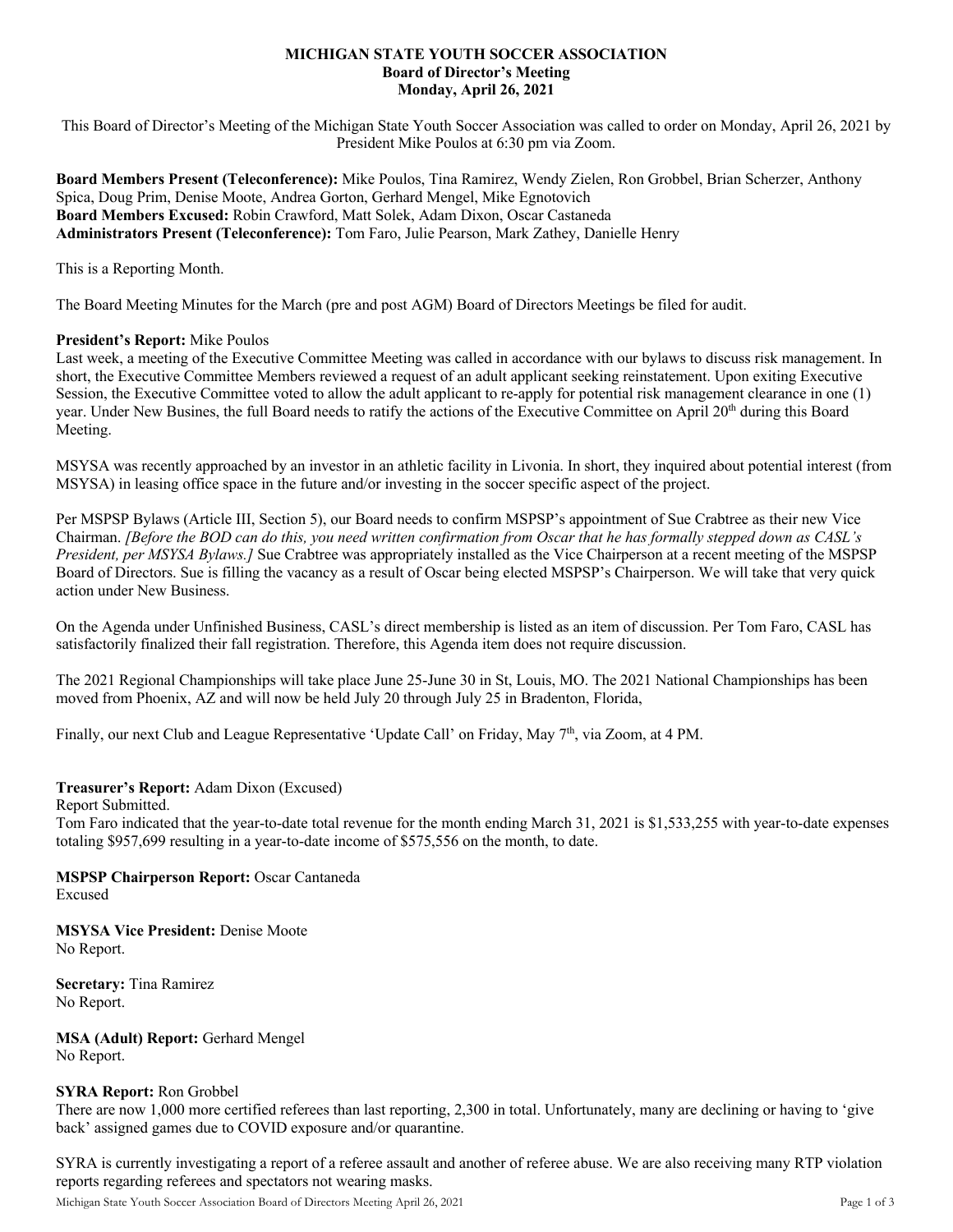# **Recreation Director Report:** Brian Scherzer

No Report.

**North District Report:** Matt Solek Excused.

**Metro East Report:** Anthony Spica No Report.

**West District Report:** Doug Prim No Report.

**Metro Southwest Report:** Wendy Zielen No Report.

**Metro Central Report:** Michael Egnotovich No Report.

**Nominating Committee Report:** Andrea Gorton No Report.

# **Executive Director's Report:** Tom Faro

MSYSA chose not to move forward with the Governor's request that youth sports take a voluntary 2 week pause. The testing mandate for athletes 13+ has been extended through May 24.

MSYSA is pleased to report that we had the majority of our first PPP loan forgiven by the SBB. \$102,890.93 was forgiven from our loan of \$103,700.

#### **Technical Director:** Mark Zathey

Mark thanked MSYSA admin staff for their assistance with ODP. The initial tryouts are now complete, and we have begun pool training.

New spring/summer coaching courses have been posted. Blended D (virtual) starts May  $1<sup>st</sup>$ .

#### **Unfinished Business:**

**Motion:** (Denise Moote) Motion to place CASL in bad standing at the May 24<sup>th</sup> Board of Directors meeting if registration payment and data is not finalized by Friday, May 21st.

**Second:** Anthony Spica

**Discussion:** The Board of Directors to direct MSYSA staff to contact CASL in writing and request they meet with clubs they are having registration difficulties with, in terms of member requirements. **Motion: Passed Unanimously.** 

#### **New Business:**

**Motion:** (Anthony Spica) Motion to grant Michigan Elite Soccer Club provisional direct member status. **Second: Denise Moote Discussion:** Michigan Elite SC is a merger between Rochester and MI Revolution, they are part of the Metro East district and meet all our criteria for direct membership. **Motion: Passed Unanimously.** 

**Motion:** (Ron Grobbel) Motion to ratify the actions of the MSYSA Executive Committee meeting on April 20<sup>th</sup>, 2021. **Second: Denise Moote Discussion:** None. **Motion:** Passed. Three (3) abstentions.

**Motion:** (Doug Prim) Motion to confirm the appointment of Sue Crabtree as MSPSP Vice Chairperson. **Second:** Ron Grobbel **Discussion:** Oscar has not formally resigned as CASL President pursuant to our bylaws, he has indicated that will do so in person at the next CASL board meeting. **Motion:** Passed Unanimously.

# **For the Good of the Game:**